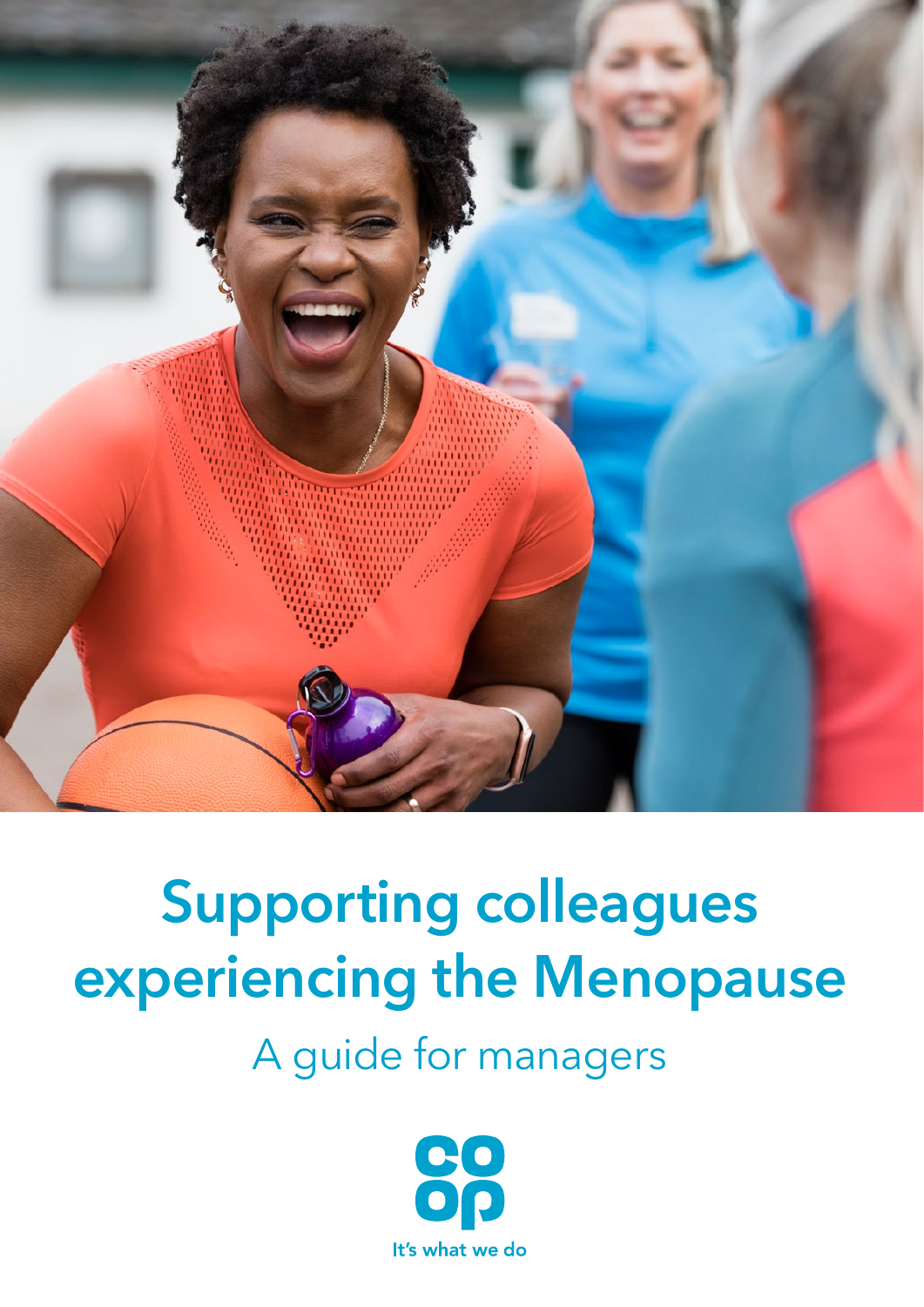#### Introduction

This guide supports our [Menopause Support](https://colleagues.coop.co.uk/co-op-menopause-support-policy)  [Policy](https://colleagues.coop.co.uk/co-op-menopause-support-policy) and is designed to help you assist colleagues who are experiencing the perimenopause or menopause. It includes information about the internal and external support available and offers practical advice on what you can do to assist colleagues going through the menopause.

The menopause is a natural hormone transition that every cisgender woman and some trans men<sup>1</sup>, trans women<sup>2</sup> and non-binary people<sup>3</sup> will experience as their body gradually or dramatically stops producing oestrogen. Oestrogen affects every organ in a woman's body which is why there can be so many different symptoms associated with its withdrawal and why everyone's experience is individual to them. Some people will experience almost no symptoms but around 80% do experience changes, and of these, 45% find their symptoms difficult to deal with.<sup>4</sup> According to [The Merry Menopause,](https://www.themerrymenopause.com/) the most common symptoms are anxiety, brain fog/reduced concentration and low mood/depression, although over 40 symptoms have so far been recognised as being due to the menopause.

A 2017 survey by the British Menopause Society found that 45% of cisgender<sup>5</sup> women whose menopausal symptoms had a strong impact on their lives felt the symptoms have had a negative impact on their work. But a 2021 Vodafone survey found that 43% of UK respondents were too embarrassed to ask for support at work and many hid their symptoms due to the stigma still attached to the menopause.

The transition to the menopause may also be impacted by medical interventions such as hysterectomy or illness. There isn't a specific age that people begin to experience the perimenopause, but the average age is 40+, which is around 25% of our workforce.

## Why are we talking about the menopause now?

The menopause isn't new; it's always been around. But life expectancy used to be much lower. A hundred years ago people on average experienced the menopause at 57 and died at 59. Today, the average age has lowered, people are generally living longer and often working until their late 60s.



- Trans men are men who were assigned female at birth
- Trans women are women who were assigned male at birth 3 Non-binary people are people who feel their gender cannot be defined within the margins of the gender binary: man or woman. Some non-binary people
- identify as part of the trans community, some do not.<br>4 Unison, The menopause is a workplace issue: guidance and model policy<br>5 Cis qender describes a person whose qender identity is the same as their sex assigned at birth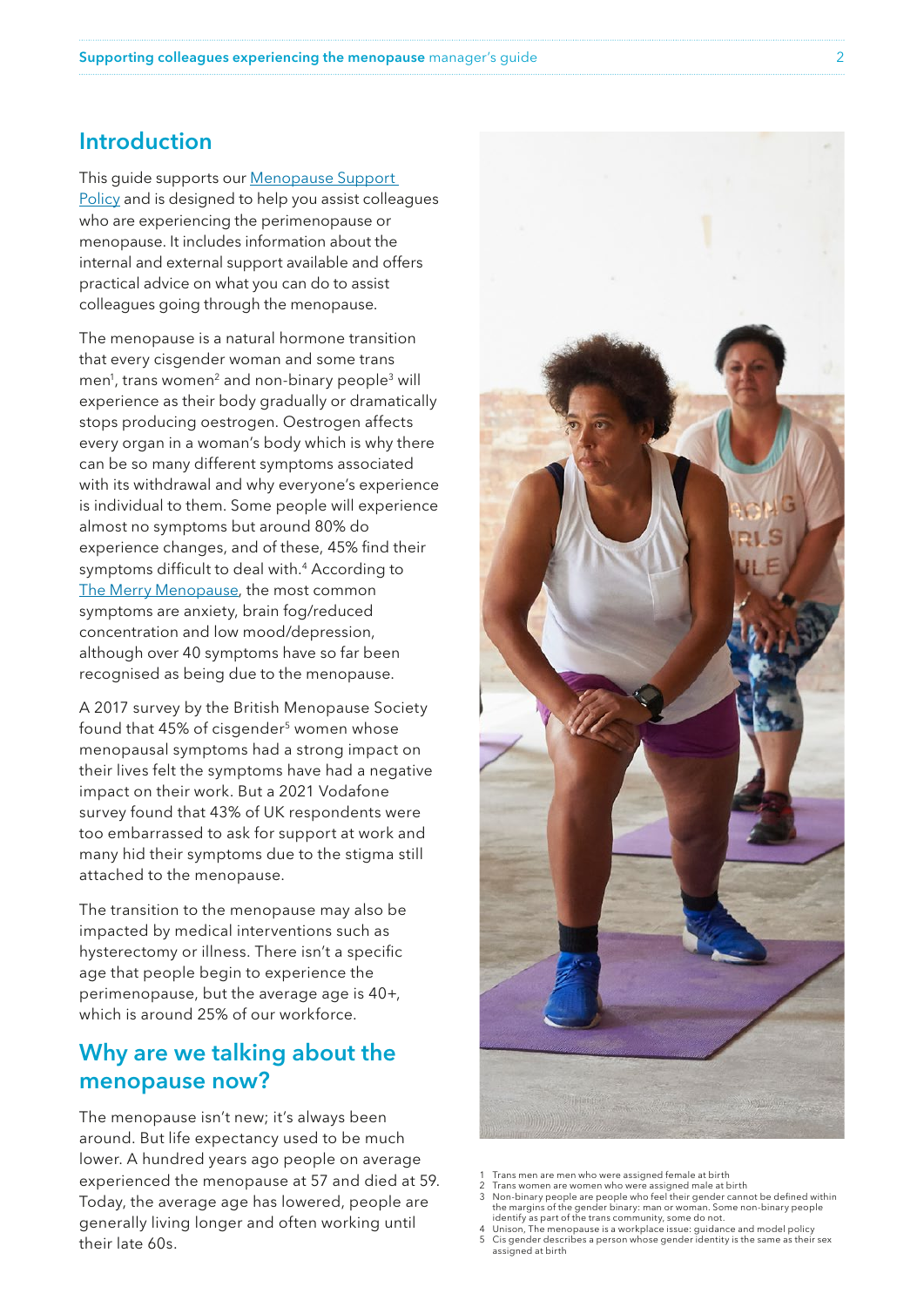

#### Why is it a workplace issue?

The menopause affects everyone, whether experiencing it first-hand or second hand as a family member, friend or colleague, sharing information helps to break the taboo.

One third of the cisgender female population are experiencing the perimenopause or menopause at any one time and one in four will or have considered leaving work because of their symptoms<sup>6</sup>.

Trans men will experience a natural menopause if their ovaries remain in place and no hormone therapy is given.

Trans women undertaking hormone therapy will usually remain on this for life and should generally experience limited menopausal-like symptoms. If they choose to have a surgical transition, they will have to come off hormone therapy beforehand and may experience a type of menopause at that point.<sup>7</sup>

Non-binary people who were assigned female at birth and who are not undertaking hormone therapy and whose ovaries remain in place will experience a natural menopause. Non-binary

people who were assigned male at birth and are taking oestrogen may experience a type of menopause if they come off their hormone therapy.

Some trans people may not choose to disclose their trans status and as a result be reluctant to discuss menopausal symptoms that would disclose their trans status.

Wide-ranging physical and psychological symptoms can feel seriously inhibiting to someone in their career. Providing support and communicating openly enables all colleagues to perform at their best.

There are 48 symptoms associated with the menopause. The range, severity and duration will vary from person to person. You can find more information about them all at [The 48 Symptoms](https://gen-m.com/symptoms/48-symptoms/) [of Menopause | GenM \(gen-m.com\)](https://gen-m.com/symptoms/48-symptoms/)

<sup>6</sup> Civil Service HR Menopause at work Employees Sept 2019 7 Do Transgender Women Experience Menopause? - HealthyWomen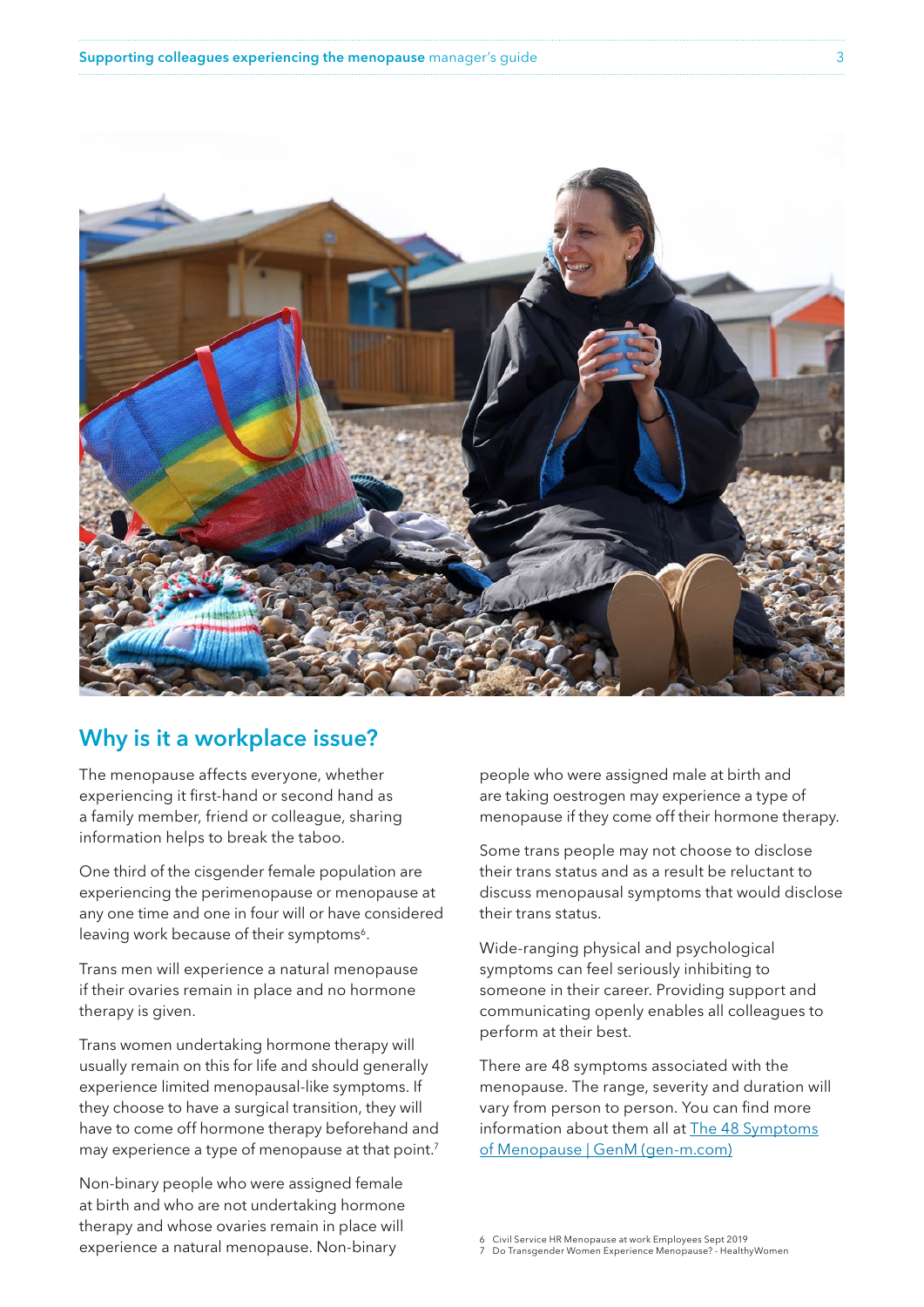

#### Our role as the Co-op

Everyone who works at the Co-op will know someone who is experiencing the perimenopause or menopause, whether it's ourselves, our mum, sister, friend, partner or colleague. Alongside the things we already have in place that you will read about here, we are working with GenM to find out how we can support our colleagues more as well as lobbying government to make it a business issue.

## Your role as a manager

As a manager you aren't expected to be an expert in the menopause. Your role is to have an awareness so that you can have supportive conversations with colleagues and help them access and signpost to appropriate support.

It's important to understand that each colleague's situation is unique, and their experience and symptoms of the menopause will differ. If you take time to build relationships, have regular informal 1:1's and ask how colleagues are, they will be more likely to open up and talk about changes to their health including the menopause.

Asking colleagues how they are on a regular basis will help to create an open culture and encourage someone to raise any concerns. Building relationships based on trust and respect will make it easier for an employee to raise a health issue like the menopause.

As a manger start by making yourself familiar with the [Menopause Support Policy.](https://assets.ctfassets.net/5ywmq66472jr/6pX7Iu76dYVR2Ft5F8MJay/ee266b545b84bd262b892e55025ecc89/FINAL_ARA_2020_in_full_110521.pdf) It can be really daunting talking to someone who has no knowledge of the menopause so the more open, supportive and knowledgeable you are, the less embarrassed colleagues are likely to be to talk about how the menopause is affecting their health and work.

It's important to be aware that many colleagues going through the menopause may choose not to tell their manager about their symptoms and may be reluctant to disclose the real reason for any sickness absence. Sometimes performance and behaviour may change without any clear explanation. If you have concerns about someone's wellbeing or performance, ask general and open questions such as 'How are you?' or 'I noticed you've been late to work recently and I wondered if you're okay?'

It's also important to remember that this is not a one-off event in a colleague's life; symptoms last an average of four years, but for some people can last much longer, so it's important to keep up regular conversations with colleagues. Symptoms can also fluctuate and be felt to varying degrees.

Here is a link to manager training which took place for Co-op managers by The Merry Menopause; [Support through Menopause \(sharepoint.com\)](https://cooponline.sharepoint.com/sites/WellbeingHub/SitePages/Support-through-Menopause.aspx?OR=Teams-HL&CT=1642595860121&sourceId=¶ms=%7B%22AppName%22%3A%22Teams-Desktop%22%2C%22AppVersion%22%3A%2227%2F21110108720%22%7D)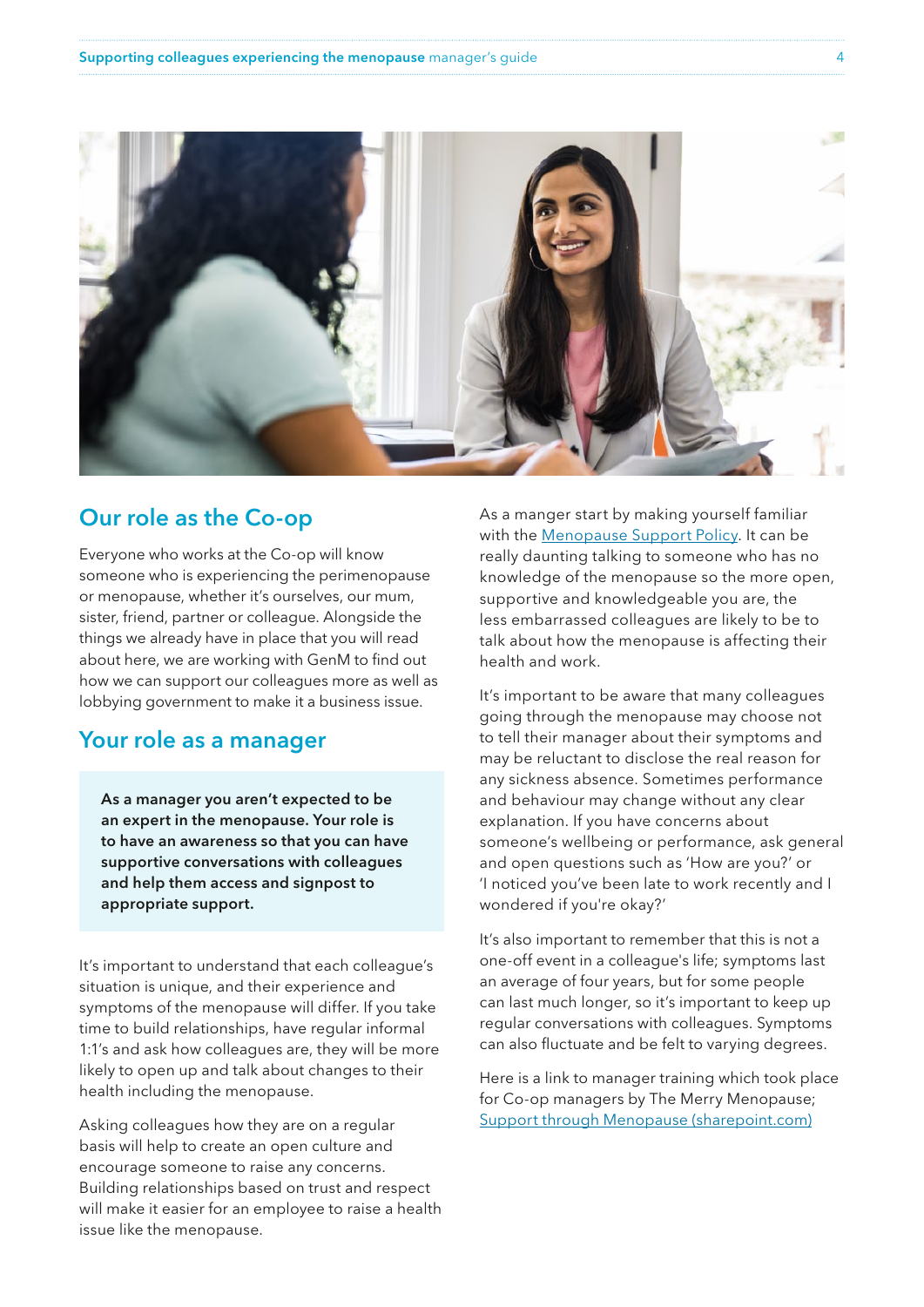## Approaching a sensitive conversation

Approach conversations with empathy and try not to be embarrassed. It's important to set the right tone when opening a conversation about any sensitive issues. Here are some tips to help you approach a sensitive conversation:

- Make sure you're in a private space
- Allow enough time
- Avoid judgement and making assumptions
- Actively listen and give colleagues space to open up
- Be patient and be prepared for some silences
- Ensure colleagues know they can trust you

Ensure any information a colleague shares with you is treated in confidence and is not shared wider in the team without their consent.

You may find the work adjustment plan Work [Adjustments\\_Form.pdf](https://assets.ctfassets.net/3pdnpf64gjpg/5kcBQE1UTjtC52M1gyuww1/da48225b2be2e3239988fb5ef64b0526/Work_Adjustments_Form.pdf) (ctfassets.net) or wellbeing action plan [Wellbeing-Action-Plan](https://assets.ctfassets.net/3pdnpf64gjpg/4msNK665hawaoghg0xYSnS/edcd3c3f00733cf01fea2ebf3ac0dc26/Wellbeing_Action_Plan_-_Menopause_-Feb_2022_FINAL_.pdf) useful tools to help you think about what kind of questions to ask colleagues when you're speaking to them about the menopause.



# Practical things you can do to help

Often, a few changes to a colleague's work environment can make a big difference, and discussion with a colleague will help to identify what would help. The table below is not an exhaustive list but provides some examples of adjustments which may be helpful for varying symptoms of the menopause.

| <b>Symptom</b>                                                                                                    | <b>Potential Adjustments</b>                                                                                                                                                                                                                                                                                                                                                                                                                                                                                                                                                                                         |
|-------------------------------------------------------------------------------------------------------------------|----------------------------------------------------------------------------------------------------------------------------------------------------------------------------------------------------------------------------------------------------------------------------------------------------------------------------------------------------------------------------------------------------------------------------------------------------------------------------------------------------------------------------------------------------------------------------------------------------------------------|
| Psychological symptoms:<br>• Memory problems<br>• Difficulty concentrating                                        | • Encourage colleagues to discuss concerns with you<br>• Carry out a wellbeing action plan or work adjustment plan<br>• Reduce demands if workload is identified as an issue. Provide<br>additional time to complete tasks if needed or consider<br>substituting with different tasks<br>• Offer alternative methods of communicating tasks and<br>planning of work to assist memory<br>· Discuss with the colleague whether it would<br>be useful for them to visit their GP if they<br>haven't already<br>• Provide access to Lifeworks                                                                            |
| Psychological symptoms:<br>• Anxiety<br>• Depression<br>• Panic attacks<br>• Loss of confidence<br>• Mood changes | • Carry out a wellbeing action plan or work adjustment plan<br>• Allow flexible working where possible <b>Flexible working</b><br>policy - Co-op Colleagues (coop.co.uk)<br>• Raise general awareness of issues around the menopause<br>within the team so colleagues are more likely to be<br>supportive (do not disclose confidential information unless<br>the colleague is comfortable to do so)<br>• Provide access to Lifeworks<br>· Signpost internal support, e.g, Aspire colleague network and<br>their monthly menopause coffee mornings which offer a safe<br>space to discuss issues and provide support |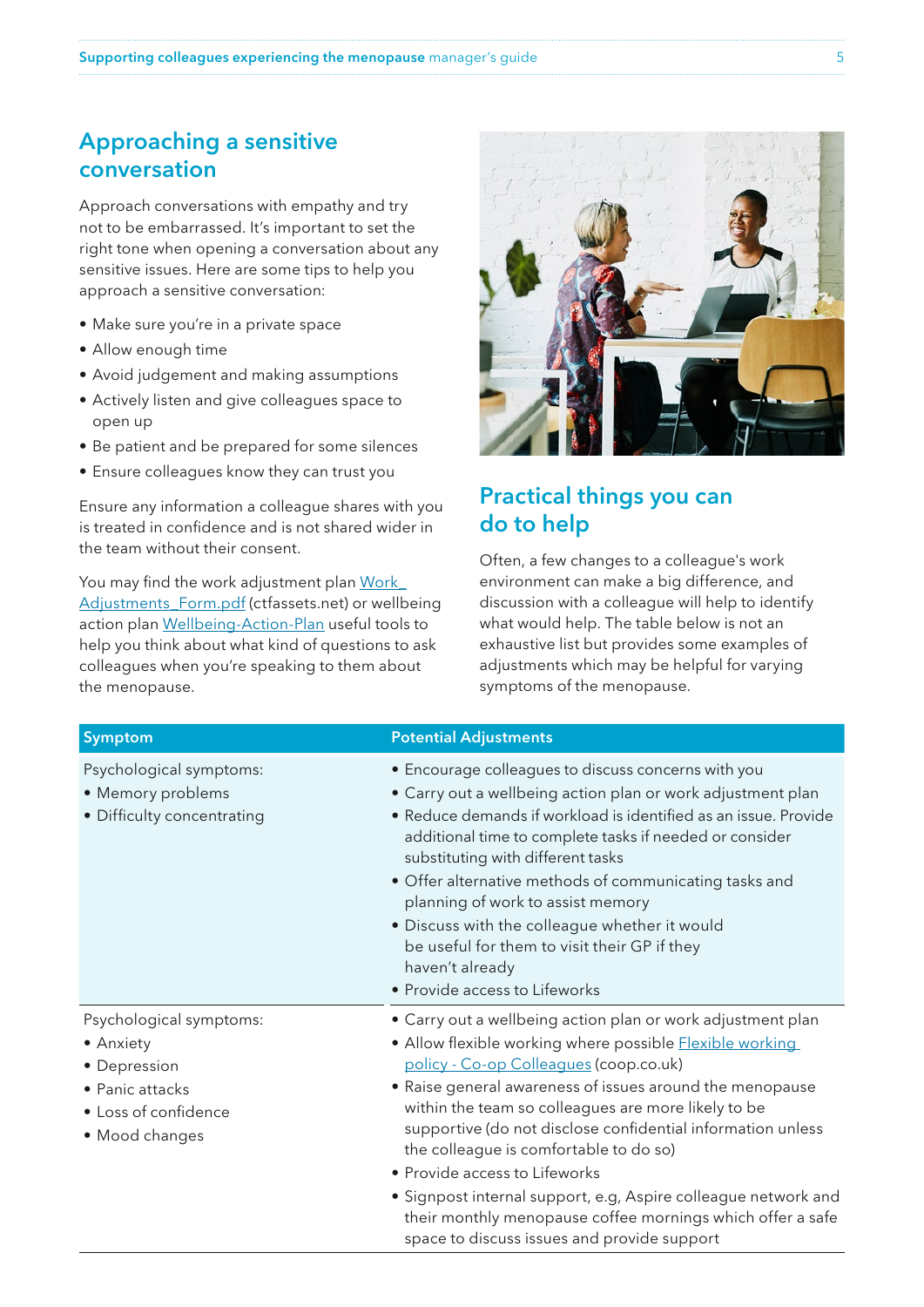| Symptom                                                             | <b>Potential Adjustments</b>                                                                                                                                                                                                                                                                                                                           |
|---------------------------------------------------------------------|--------------------------------------------------------------------------------------------------------------------------------------------------------------------------------------------------------------------------------------------------------------------------------------------------------------------------------------------------------|
| Fatigue                                                             | • Consider temporary adjustments to shift patterns or hours<br>when doing the rota, particularly if fatigue is related to sleep<br>disturbance<br>• Reduce physical tasks if possible<br>• Ensure regular breaks                                                                                                                                       |
| Daytime sweats, hot flushes                                         | • Ensure easy access to cold drinking water and toilet facilities<br>• Look at ways to cool the working environment, e.g, provide<br>fans at workstations if possible and open windows and<br>adjust air conditioning<br>· Allow time out and access to fresh air<br>• Ability to order more uniform to be able to change more<br>frequently if needed |
| Night-time sweats and hot flushes.<br>Insomnia or sleep disturbance | • Consider temporary adjustments to shift patterns or hours<br>when doing the rota<br>· Allow flexible working where possible                                                                                                                                                                                                                          |
| Irregular and/or heavy periods                                      | • Ensure easy access to toilet facilities<br>• Allow for enough breaks to use the bathroom<br>• Ensure cover is available so colleagues can leave their post if<br>needed<br>• Make it easy to request extra uniform if needed                                                                                                                         |
| Skin irritation, dryness or itching                                 | • Ensure comfortable working temperatures                                                                                                                                                                                                                                                                                                              |
| Muscular aches and bone and joint pain                              | • Undertake a work adjustment form and keep it under review<br>• Consider providing alternative tasks                                                                                                                                                                                                                                                  |
| Dry eyes                                                            | • Carry out a workstation assessment<br>• Allow extra breaks from screen-based work                                                                                                                                                                                                                                                                    |

In some instances, it may be helpful to seek occupational health advice to consider what adjustments could add value. Contact ER Services on 0330 606 1001 (option 2) for support if you think this may be the case or you need some additional support.

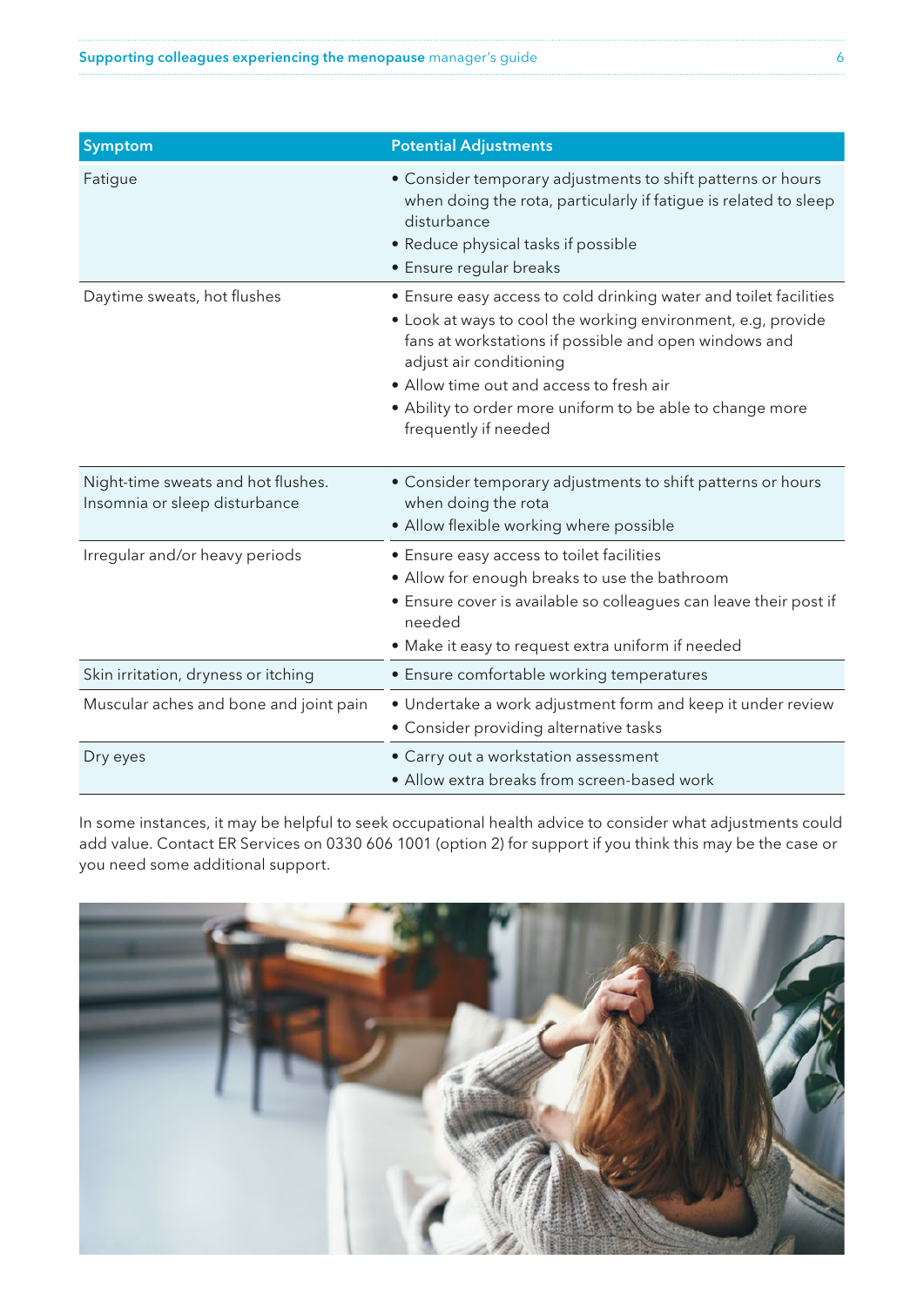# Legal considerations

There are various claims that could be brought for treating menopausal colleagues in the wrong way; these include victimisation, harassment, direct discrimination and indirect discrimination on the grounds of sex, age (because the menopause only affects women, and statistically, older women are far more affected) and/or disability.

Where a colleague is suffering severe symptoms of the menopause (such that their ability to perform day-to-day activities is substantially impaired), this may amount to a disability for the purposes of the Equality Act, which means we have a legal duty to make all reasonable adjustments for the colleague. For more advice contact [ER Services.](https://colleagues.coop.co.uk/contacts)

This means that it is really important for us to treat the menopause sensitively and take it seriously.

#### Examples:

- Inappropriate comments about women of a certain age and hot flushes could be harassment on the grounds of age, sex and disability.
- Issuing a performance warning to a colleague where the reason for the performance issues is connected to suffering from menopause symptoms could be indirect sex, age and/or disability discrimination.
- Issuing an absence warning to a colleague whose absence was connected to menopause symptoms could be indirect age, sex and/or disability discrimination.
- Failing to allow a menopausal colleague suffering from heavy periods take additional bathroom breaks could be disability discrimination, and also possible indirect age and sex discrimination.



## **Signposting**

As well as a variety of external support, you can contact ER Services for advice. The wellbeing hub [Wellbeing Hub - Home \(sharepoint.com\)](https://cooponline.sharepoint.com/sites/WellbeingHub) has links to lots of useful information including Lifeworks our EAP, Smart Health and the menopause manager training.

<www.nhs.uk/conditions/menopause>

<www.nhs.uk/conditions/early-menopause>

Henpicked <www.henpicked.net>

British Menopause Society<www.thebms.org.uk>

Menopause matters <www.menopausematters.co.uk>

The Daisy Network <www.daisynetwork.org.uk>

Bupa women's health hub [www.bupa.co.uk/](www.bupa.co.uk/womens-health/menopause-support) [womens-health/menopause-support](www.bupa.co.uk/womens-health/menopause-support)

GenM [GenM | The Menopause Partner for](https://gen-m.com/) [Brands \(gen-m.com\)](https://gen-m.com/)

Balance app - A free menopause support app which can be downloaded on the App Store or at Google Play

[Queer / LGBTQIA+ Menopause](https://www.queermenopause.com/) [\(queermenopause.com\)](https://www.queermenopause.com/)

Lisa Health<Lisahealth.com>

[FREE Menopause Experts Training Education](https://www.menopauseexpertstraining.com/) [Learn About Your Symptoms](https://www.menopauseexpertstraining.com/)

# Additional internal support to signpost

"Hot and Sweaty: Breaking Menopause taboos" Yammer group (for those who have access to Yammer) [web.yammer.com/main/groups](https://web.yammer.com/main/groups/eyJfdHlwZSI6Ikdyb3VwIiwiaWQiOiIxMzEwNDkyMjYyNCJ9/all)

#### Aspire's monthly menopause coffee

mornings – the Aspire colleague network runs free, virtual monthly coffee mornings which offer a safe space to discuss the perimenopause and menopause, whether you are experiencing it yourself or are supporting someone who is. The group is run by colleagues for colleagues and occasionally includes guest expert speakers from the external menopause community. Contact [Aspire@coop.co.uk](mailto:Aspire%40coop.co.uk?subject=Aspire%E2%80%99s%20monthly%20Menopause%20Coffee%20mornings) for more information.